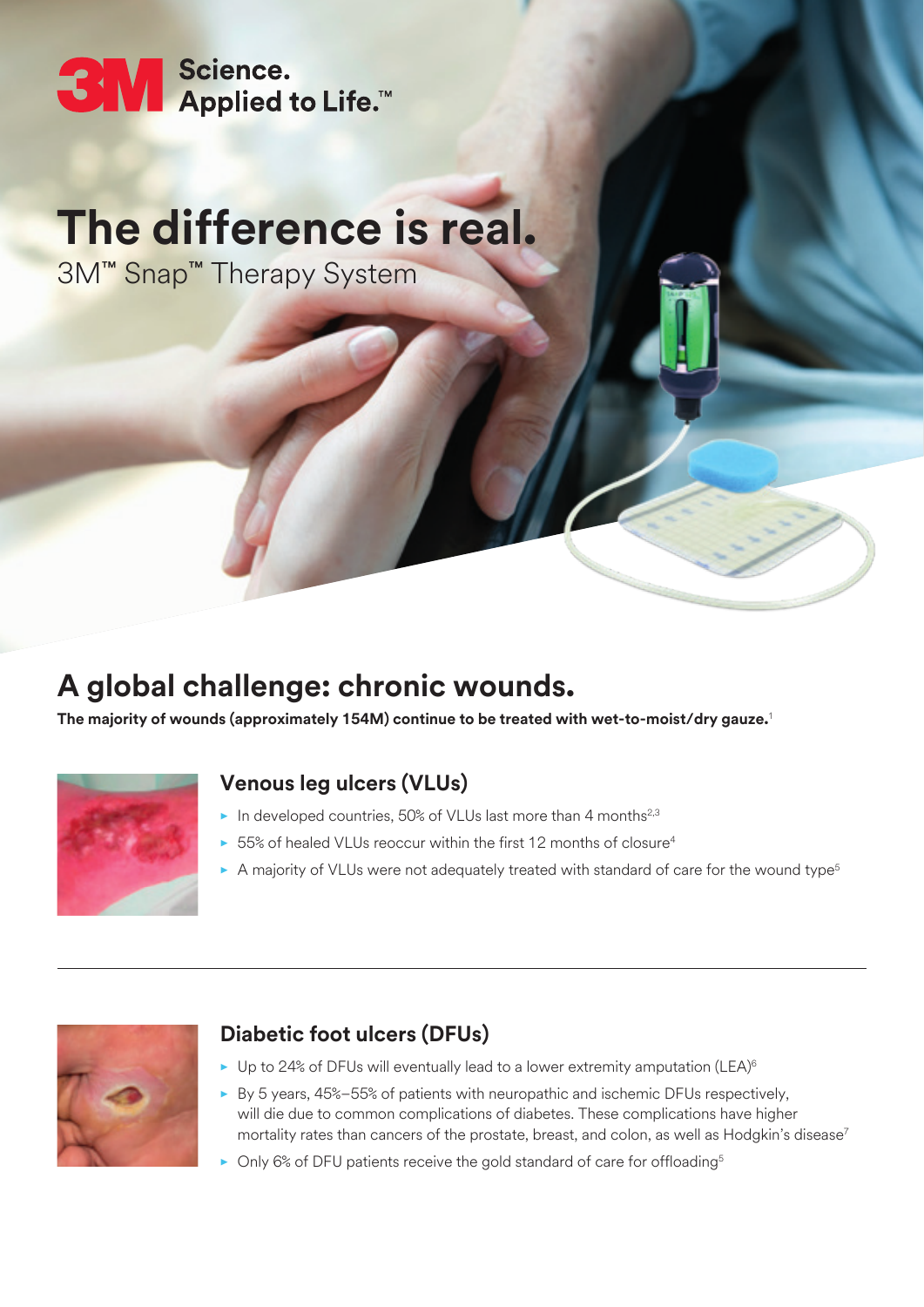## **The 3M**™ **Snap**™ **Therapy System difference: a real solution for real life.**

#### **Early first-line intervention with the Snap Therapy System in an outpatient setting supports healing while helping to return patients to normal daily activities.**

The Snap Therapy System combines the simplicity of advanced wound dressings with the proven benefits<sup>8</sup> of negative pressure wound therapy (NPWT) in a discreet, highly mobile design.



### **Benefits of Snap Therapy System:**

- **�** Convenient single-use, disposable NPWT
- **�** Mechanically powered and portable for easy mobility
- **�** No complicated settings or adjustments to learn
- ▶ Preserves patient quality of life (QOL)<sup>8</sup>
- **�** Friendly fit: Discreet and comfortable placement to help preserve patient quality of life
- **�** Minimal interference: Silent design ensures minimal disruption to sleep, social activities and mobility
- ▶ Fast application: Snap Therapy System is applied in under 10 minutes so patients can quickly move on with their lives<sup>9</sup>
- **�** Continuous -125mmHg therapy for increased confidence
- **�** Off-the-shelf availability for immediate use in the patient treatment plan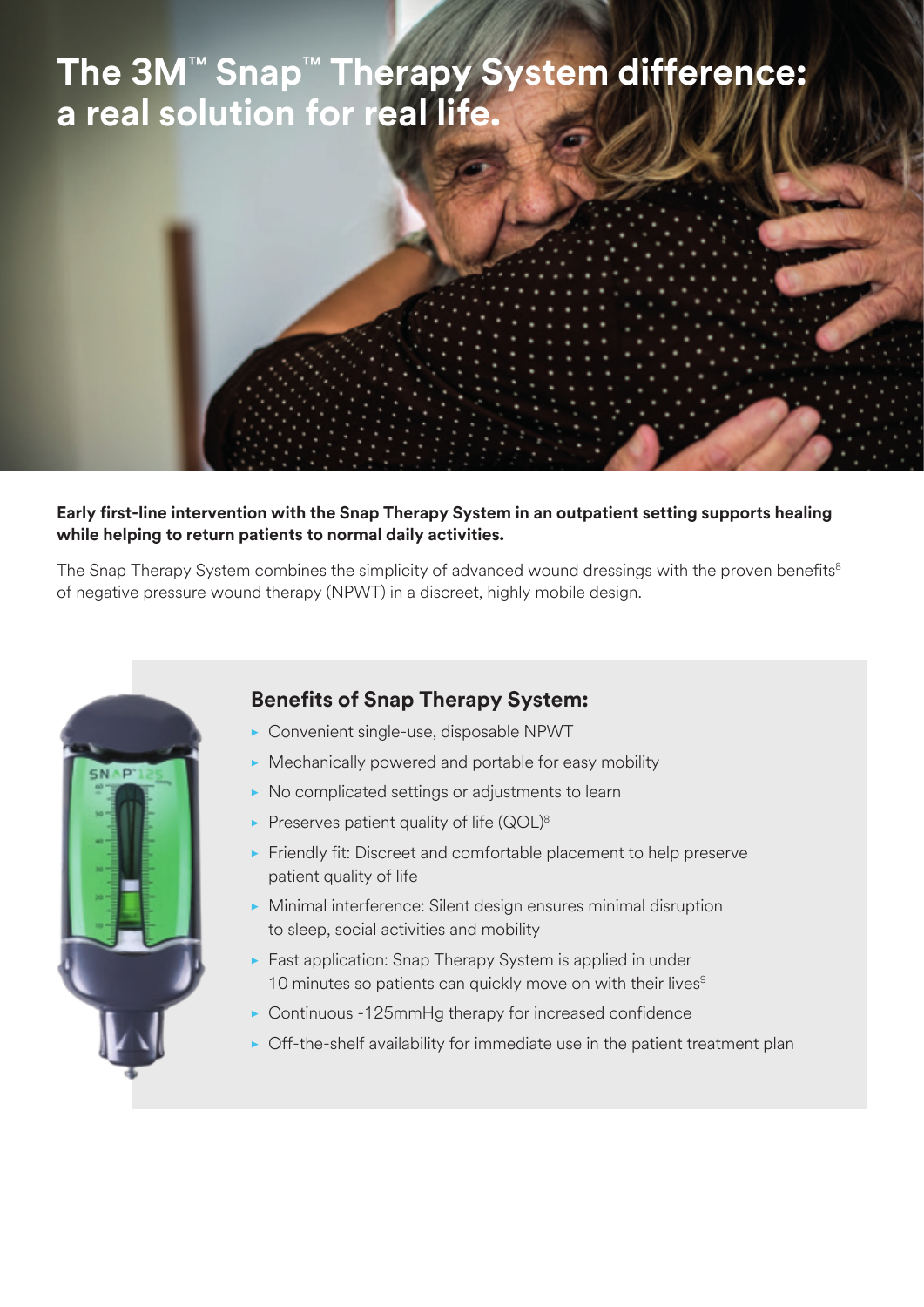## **The 3M**™ **Snap**™ **Therapy System: the smart choice for increased value in care.**



#### **Reduced dressing changes**

Low-contact care reduces dressing changes to a minimum of twice a week. The Snap Therapy System supports clinicians' goals.



#### **Reduced time to closure**

Patients with lower extremity venous or diabetic ulcers were evaluated in a prospective observational and retrospective match controlled study. Patients using the Snap Therapy System with skin substitutes or skin grafts healed significantly faster with a 50% absolute reduction in healing time verses modern dressings protocols including: Apligraf®, Regranex®, and skin grafting.9

\*Outcomes were compared with 42 patient-matched controls treated at the same center with modern wound care protocols that included the use of Apligraf®, Regranex® and skin grafting. \*\*21 subjects completed treatment with the Snap Therapy System and with skin substitutes or skin graphs and were evaluated for wound healing for up to 4 months.



#### **For increased cost effectiveness**

Failure of many chronic wounds to heal can have a high associated burden on the entire healthcare system, including stalled wounds that are costly or may lead to amputation. $6*$ 

\*Up to 24% of diabetic foot ulcers (DFUs) will eventually lead to a lower extremity amputation (LEA)